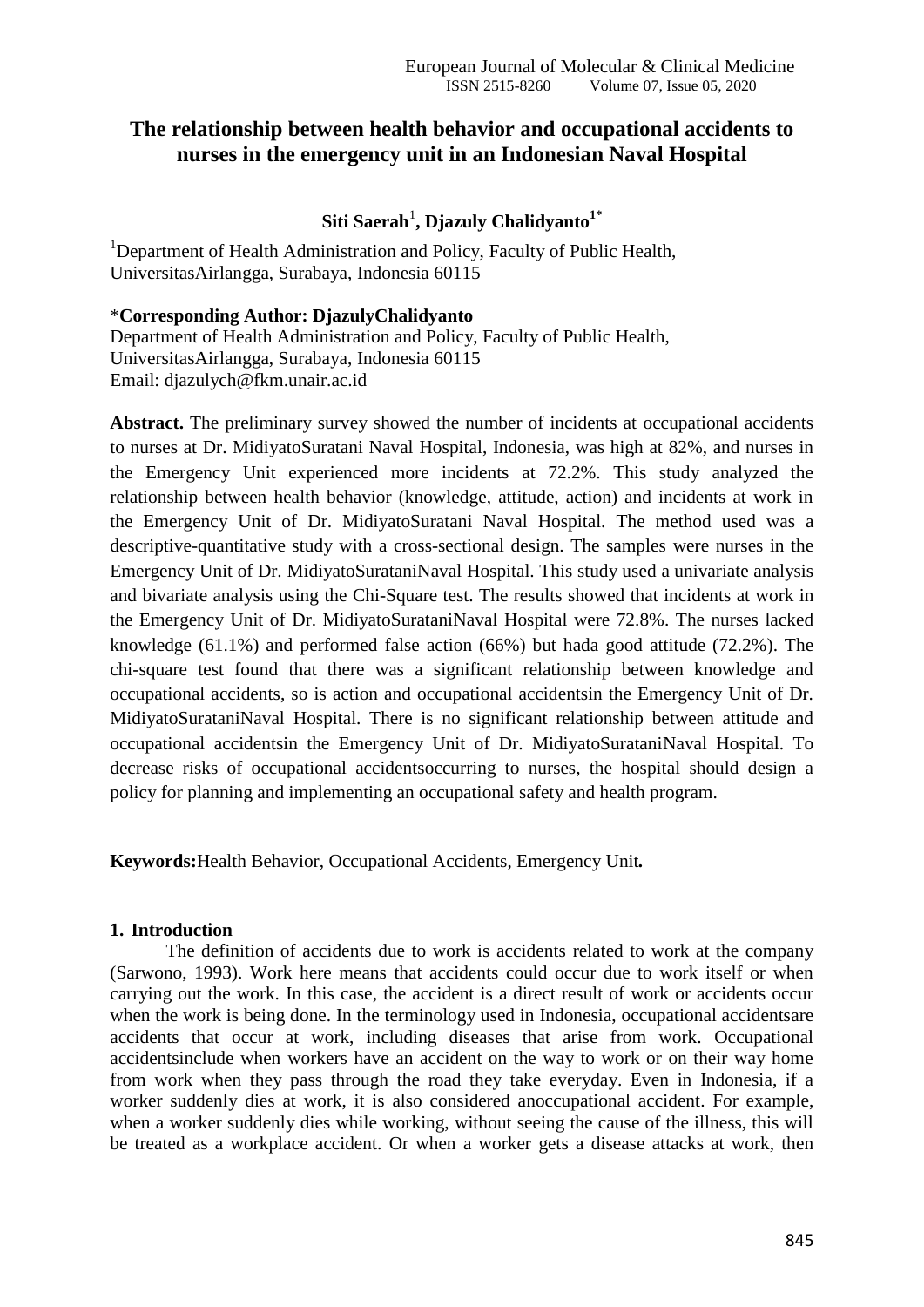directly taken to doctor/health service unit or hospital, but s/he dies no more than 24 hours later, this is also treated as anoccupational accident(Matondang et al. 2007).

Preliminary survey results conducted by the researcher indicated that the occurrence of occupational accidents in nurses in Dr. MidiyatoSurataniNaval Hospital Tanjung Pinang, Indonesia,was substantial. Out of 143 nurses at the hospital, 118 people (82%) had experiencedoccupational accidentsand 25 people (18%) had not. Of the 118 people, common cases were needle sticking when taking blood/other body fluids as many as 65 people (55%), scratched parts of the body due to contact with ampoules by 28 people (24%), fell at the same height or slipped as many as 11 people (9%), back injuries due to lifting heavy loads by eight people (7%) and other cases (5%) such as falling from the roof, light electrocuted, etc.

From the survey results, it was found that nurses who experienced the most occupational accidents were in the Emergency Unit. From 18 nurses, as many as 13 people (72.2%) had had occupational accidents and only five people (27.8%) had never experienced occupational accidents. The types of occupational accidents that they often encounter such as falling or slipping, back injuries, or sprains on limbs due to lifting heavy loads or pushing patients beyond the limits of ability and puncture of the syringe when taking blood samples/other body fluids. However, they see the incident as usual and had never been reported to the head of the room. The purpose of this study is to determine the relationship between health behavior and the occurrence of occupational accidents in nurses at the Emergency Unit of Dr. MidiyatoSurataniNaval Hospital Tanjung Pinang.

## **2. Material and Methods**

This research is a descriptive correlation study using a cross-sectional survey design that is gathering data at a time to analyze the relationship between health behavior and occupational accidents at the Emergency Unit of Dr. MidiyatoSurataniNaval Hospital Tanjung Pinang, Indonesia.

#### *2.1 Sampling Design, Research Population, research samples, and variables*

The population in this study was all nurses in the Emergency Unit of Dr. MidiyatoSurataniNaval Hospital Tanjung Pinang, amounting to 18 people. The sample is a portion of the number and characteristics possessed by the population (Sarwono, 1993).

#### a. Inclusion Criteria

1) Nurses who work at the Emergency Unit of Dr. MidiyatoSurataniNaval Hospital Tanjung Pinang

## 2) Willing to be a research respondent.

b. Exclusion Criteria

1) Medical and non-medical personnel other than nurses.

2) Not willing to be a respondent, being sick, on leave, or outside service for a long time when the researcher is collecting data.

The sampling method used wasthe total sampling technique. The independent variable is the variable that is the cause of the emergence or change of the dependent variable. The independent variable in this study was behavior, including knowledge, attitudes, and actions. The dependent variable is the variable that is affected or which is due to the presence of the independent variable. The dependent variable in this study was occupational accidents. Data collection for occupational accidents variables, knowledge, attitudes, was gathered using a questionnaire given to nurses in the Emergency Unit Dr. MidiyatoSurataniNaval Hospital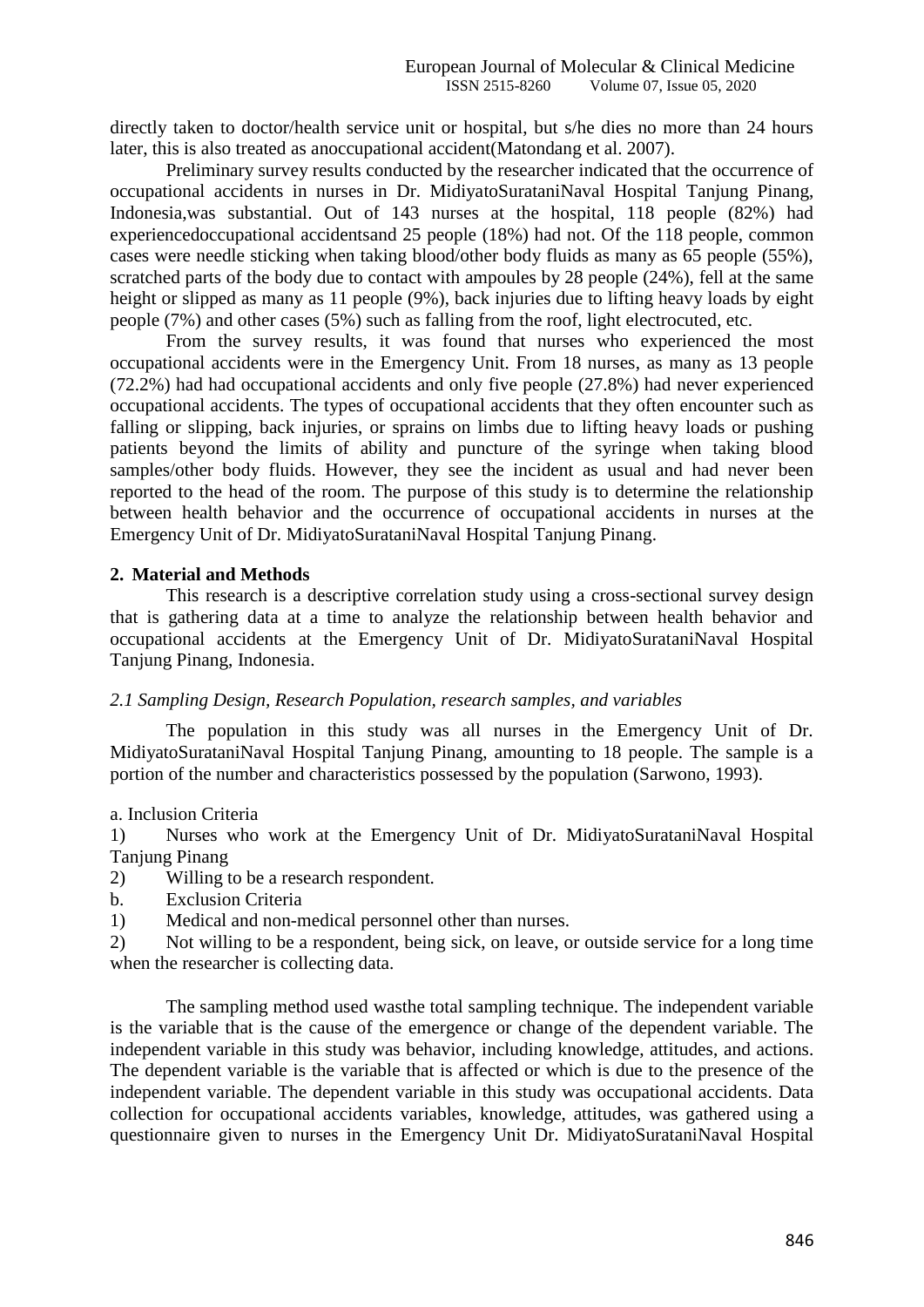Tanjung Pinang which has been selected and determined as a research sample. Data collection for action variables was carried out by structured observation guided by a questionnaire.

## **3. Result**

Based on table 1, it can be seen that from 18 respondents, 15 people (83.3%) had a diploma education, and ten people (55.6%) had worked for less than five years.

| Characteristic   | <b>Frequency</b> | <b>Percentage</b> |  |  |
|------------------|------------------|-------------------|--|--|
| Education        |                  |                   |  |  |
| Nursing School   | 2                | 11,1              |  |  |
| Diploma          | 15               | 83,3              |  |  |
| Bachelor         |                  | 5,6               |  |  |
| Years of service |                  |                   |  |  |
| $<$ 5 years      | 10               | 55,6              |  |  |
| $>$ 5 years      | 8                | 44,6              |  |  |

**Table 1.**Distribution of Respondents Based on Education and Years of Service in the Emergency Unit of Dr. MidiyatoSurataniNaval Hospital Tanjung Pinang

**Table 2.** Frequency Distribution of Occupational accidents to Nurses in the Emergency Unit of Dr. MidiyatoSurataniNaval accidents Tanjung Pinang.

| Occupational<br>accidents | <b>Frequency</b> | Percentage |
|---------------------------|------------------|------------|
| Had experienced           |                  |            |
| Had never experienced     |                  |            |

Based on table 2, as many as 13 people out of 18 respondents (72.2%) in general had occupational accidents at the Emergency Unit of Dr. MidiyatoSurataniNaval Hospital Tanjung Pinang.

**Table 3.**Frequency Distribution of Behaviour to Nurses in the Emergency Unit of Dr. MidiyatoSurataniNaval Hospital Tanjung Pinang.

| <b>Behavior</b> | <b>Frequency</b> | <b>Percentage</b> |  |  |
|-----------------|------------------|-------------------|--|--|
| Knowledge       |                  |                   |  |  |
| Good            | 7                | 38,9              |  |  |
| Poor            | 11               | 61,1              |  |  |
| Attitude        |                  |                   |  |  |
| Good            | 13               | 72,2              |  |  |
| Not good        | 5                | 27,8              |  |  |
| Action          |                  |                   |  |  |
| Right           | 6                | 33,3              |  |  |
| Wrong           | 12               | 66,7              |  |  |

Based on table 3, 11 people out of 18 respondents (61.1%) lacked the knowledge, more respondents behaved well amounting to 13 people (72.2%), and more nurses who acted wrongly were 12 people (66.6%).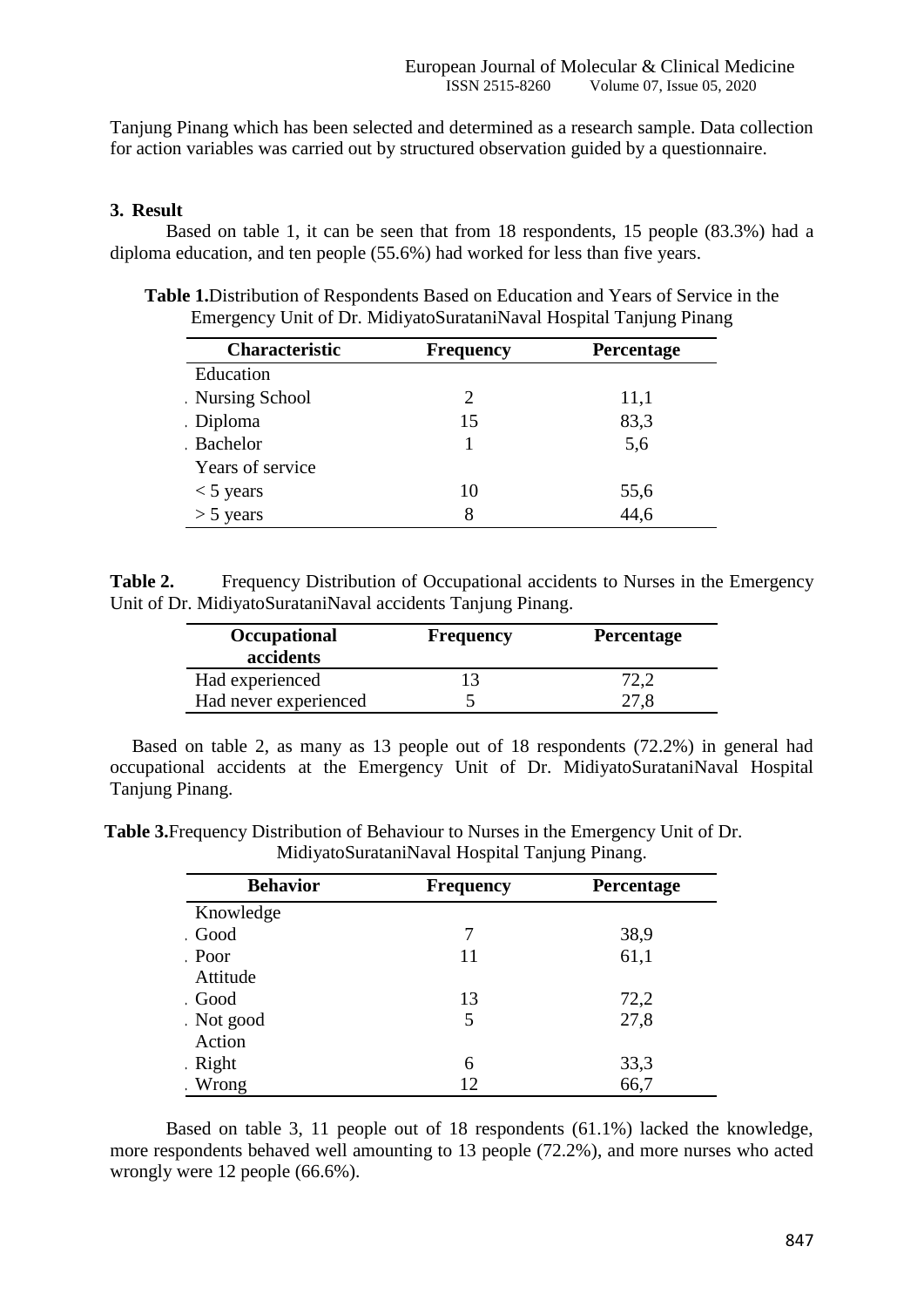| Occupational accidents    |                              |                  |                        |       |             |       |           |                  |         |
|---------------------------|------------------------------|------------------|------------------------|-------|-------------|-------|-----------|------------------|---------|
| Health<br><b>Behavior</b> | Had never<br>experience<br>d |                  | Had<br>experience<br>d |       | Total       |       | <b>OR</b> | <b>CI</b><br>95% | p-Value |
|                           | n                            | $\%$             | n                      | %     | $\mathbf n$ | $\%$  |           |                  |         |
| Knowledge                 |                              |                  |                        |       |             |       |           |                  |         |
| Good                      | 4                            | 57,1             | 3                      | 42,9  | 7           | 100,0 | 0,075     | $0,006 -$        | 0,047   |
| Poor<br><b>Attitudes</b>  | $\mathbf{1}$                 | 9,1              | 10                     | 90,9  | 11          | 100,0 |           | 0,954            |         |
| . Good                    | 5                            | 38,5             | 8                      | 61,5  | 13          | 100,0 | 1,625     | $1,057-$         | 0,249   |
| Not good<br>Action        | $\overline{0}$               | $\boldsymbol{0}$ | 5                      | 100,0 | 5           | 100,0 |           | 2,497            |         |
| Right                     | 4                            | 66,7             | $\overline{2}$         | 33,3  | 6           | 100,0 | 0,045     | $0,003 -$        | 0,022   |
| Wrong                     |                              | 8,3              | 11                     | 91,7  | 12          | 100,0 |           | 0,649            |         |

**Table 4.**The Relationship between Knowledge and Occupational accidents in Nurses in the Emergency Unit of Dr. MidiyatoSurataniNaval Hospital Tanjung Pinang.

Bivariate analysis was employed to explain the relationship between two variables, namely between independent variables that include behavior (knowledge, attitudes, actions) with the dependent variable, namely occupational accidents. Analysis of the data used is the Chi-Square test. Based on Table 4, it can be seen that 10 out of 11 respondents who lack knowledge, have had occupational accidents, and 4 out of 7 respondents who have a good experience, have never had occupational accidents.

The results of the statistical test with Chi-Square at 95% Confidence Interval (CI) showed a probability (p)  $\leq 0.05$  (p = 0.047). This indicates that there was a significant difference between nurses' knowledge and the occurrence of occupational accidents in the Emergency Unit of Dr. MidiyatoSurataniNaval Hospital Tanjung Pinang, meaning that the research hypothesis states there is a relationship between knowledge and the occurrence of occupational accidents in nurses in the Emergency Unit of Dr. MidiyatoSurataniNaval Hospital Tanjung Pinang. From the results of the analysis also obtained the value of Odds Ratio  $(OR) = 0.075$  with 95% CI: 0.006 - 0.954, meaning that those who are poorly knowledgeable have a risk of 0.075 times having an occupational accident compared to those with excellent knowledge.

Based on Table 4, it can also be seen that 8 out of 13 respondents behaved well and had experienced anoccupational accidents, and five respondents behaved unkindly, had had anoccupational accidents. The results of statistical tests with Chi-Square at 95% Confidence Interval (CI) showed a probability (p)  $> 0.05$  (p = 0.249). This shows that there is no significant difference between nurses' attitudes and occupational accidents in the Emergency Unit of Dr. MidiyatoSurataniNaval Hospital Tanjung Pinang, meaning that the research hypothesis states there is no relationship between attitude and the occurrence of occupational accidents in nurses in the Emergency Unit of Dr. MidiyatoSurataniTanjung Pinang Naval Hospital.

Based on Table 4, it can be further seen that 11 of 12 respondents who acted wrongly had had aoccupational accidents, and 4 out of 6 respondents who responded appropriately had never had aoccupational accidents. The results of statistical tests with Chi-Square at 95% Confidence Interval (CI) showed a probability (p)  $\leq 0.05$  (p = 0.022), this indicates that there is a relationship between nurses' attitudes and occupational accidents in the Emergency Unit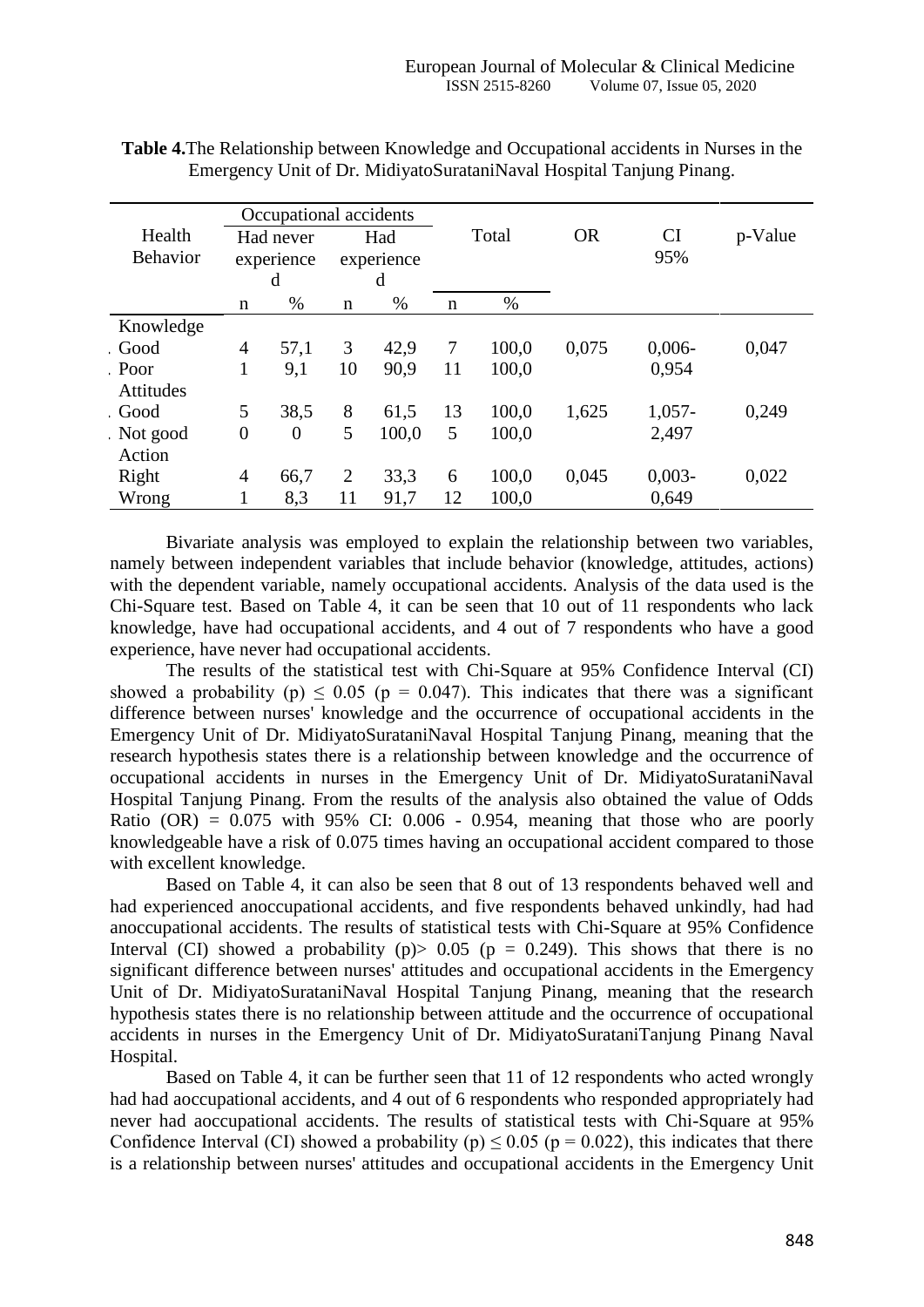of Dr. MidiyatoSurataniNaval Hospital Tanjung Pinang, meaning the research hypothesis states there is a relationship between knowledge and the occurrence of occupational accidents in nurses in the Emergency Unit of Dr. MidiyatoSurataniNaval Hospital Tanjung Pinang.

The results of the analysis also obtained the value of Odds Ratio  $(OR) = 0.045$  with 95% CI: 0.003 - 0.649, meaning that those who commit wrong actions have a risk of 0.045 times having occupational accidentscompared to those who take the right moves.

## **4. Discussion**

Based on the results of the study of 18 respondents in the Emergency Unit of Dr. MidiyatoSurataniTanjung PinangNaval Hospital in 2011, 72.2% of nurses had had occupational accidents. The results of this study are in line with the research of Liza Salawati (2009) that nurses who experienced occupational accidentsin the Emergency Room at Banda Aceh Hospital in 2009 were 69.6%. During 2000 at CiptoMangunkusumo General Hospital, there were nineoccupational accidentsat risk of HIV exposure among reported health workers (Pulungsih, 2005). The incident happened to 7 nurses, one doctor, and one officer in the Emergency Room. While at Prof. Dr. SuliantiSaroso Hospital in 2001, there was one occupational accidentthat was exposed to HIV in officers in the Emergency Unit. Theoretically, according to Perdhaki(2000), activities in the Emergency Unit have a risk for accidents originating from physical, chemical, ergonomic, and psychosocial factors. Along with the progress of science and technology, the risk faced by nurses in the Emergency Unit is increasing.

Emergency Services Unit in hospitals is a service that needs to pay special attention to this aspect of Hospital OSH because it has a higher risk and requires exceptional room management, specialized equipment, and proper management of hazardous materials. Therefore, hospital management needs to know in detail various matters related to Hospital OSH to provide the best possible health services. Types of occupational accidents in the Emergency Unit of Dr. MidiyatoSurataniNaval Hospital Tanjung Pinang the most are falling or slipping, back injury, or sprained limbs due to lifting heavy loads or pushing patients beyond the limits of the ability and punctured when taking blood samples/other bodily fluids. The most significant cause of accident problems is human factors due to lack of knowledge, lack of skills, lack of awareness of employees to carry out OSH regulations, and many employees who still underestimate or indifferent in meeting work SOP (PusatKesehatanKerja, KeselamatanKerja di SaranaKesehatan, 2003).

#### *4.1 Relationship between Knowledge and Occupational accidents*

The results of statistical tests with Chi-Square at 95% CI showed that there was a relationship between nurses' knowledge and the occurrence of occupational accidents in the Emergency Unit of Dr. MidiyatoSurataniNaval Hospital Tanjung Pinang. Nurses with insufficient knowledge (90.9%) had experienced aoccupational accidents while a wellinformed nurse (57.1%) had never had aoccupational accidents. Nurses whose level of expertise is still lacking, the occupational accidents are more severe than nurses who are wellinformed because nurses who lack knowledge generally do not know the risk of occupational accidentsin the Emergency Unit as well as procedures regarding occupational health and safety.

The results of this study are in line with the research of Liza Salawati, which concluded that there is a relationship between nurses' knowledge and the occurrence of occupational accidents. These results indicate a better level of expertise, the lower the number of occupational accidents. Occupational accidentscould be prevented and prevention based on knowledge of the causes of occupational accidentsthat occur (Suma'mur, 1996).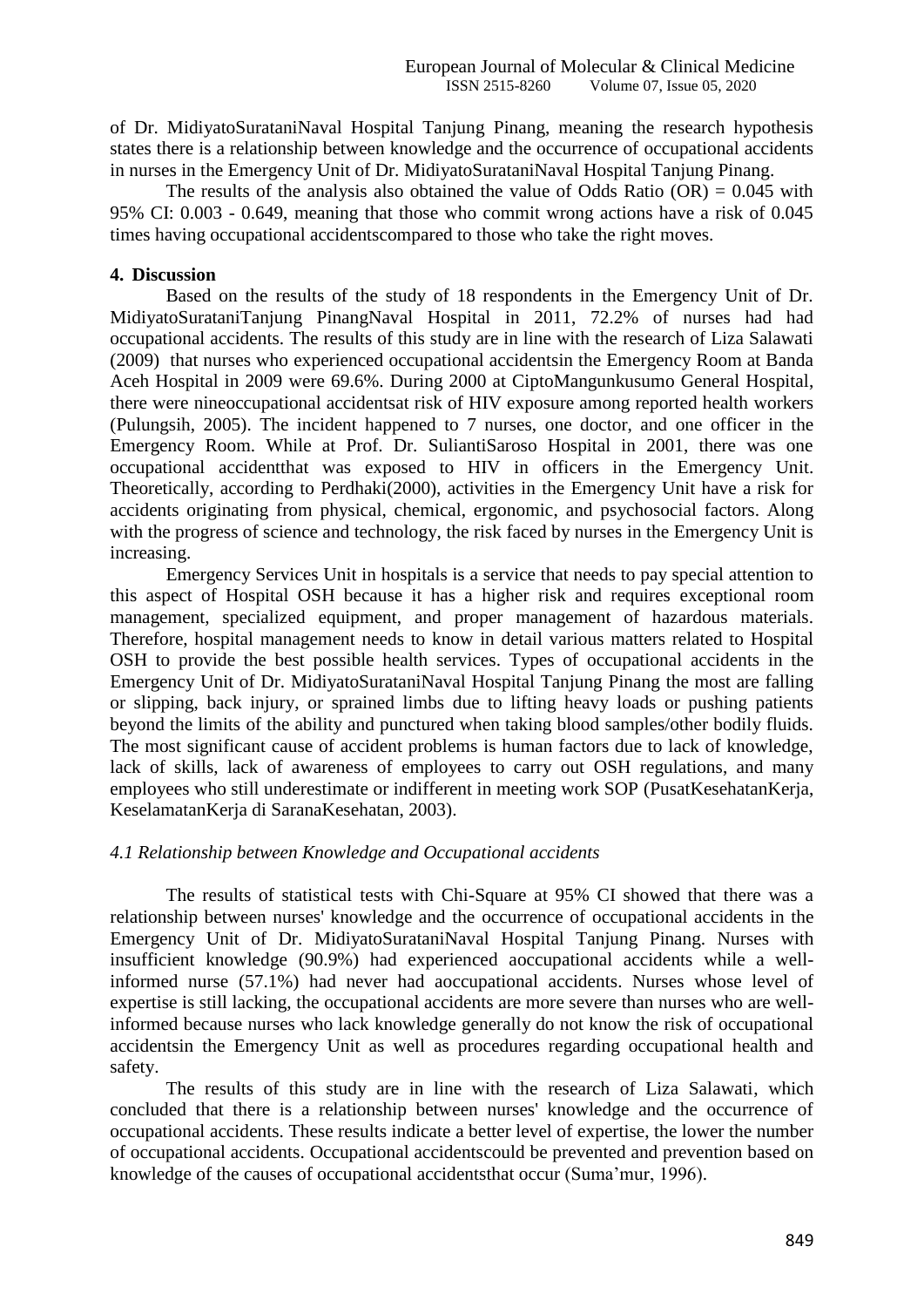The results of this study are also following the concept put forward by Notoatmodjo(2003), stating that knowledge is a predisposing factor for someone to behave so that better knowledge will stabilize a person to make more stable decisions. Experience is an essential domain for the formation of one's actions. The Emergency Room is generally used for various activities, for example, practicum, research, and testing and/or calibration activities(Hartati, 2006). Because the Emergency Unit involves many people, the risk of occupational hazards in the Emergency Unit can also affect many people, so all those involved in the Emergency Unit must have sufficient knowledge about occupational safety and health in the Emergency Room. The Emergency Unit nurses are expected to continue to increase their understanding of the properties of the materials and the experimental techniques and operation of the equipment as they should. The ability to control the danger of accidents in the Emergency Unit allows nurses to create their atmosphere that is safe and comfortable at work so that they can work and work optimally.

It is also known that nurses who have good knowledge (42.9%) have experienced occupational accidents; this shows that nurses who have good knowledge also have occupational accidents because the nurses did not get a good OSH promotion. After all, there was no Hospital OSH program. Some disagreed, and some act wrong when working. In the preliminary survey, it was also discovered that the nurses at the Emergency Unit of Dr. MidiyatoSurataniTanjung PinangNaval Hospital consider the occupational accidents to be ordinary and does not need to be reported.

According to Hartati (2006), nurses know the rules but do not implement them because they feel less flexible; for example when they use rubber gloves and protective clothing. Work safety issues in the Emergency Unit are given sufficient attention and emphasis in line with the implementation of educational, research, and analysis activities.

It is necessary to continue to provide clear, detailed, and comprehensive information about the dangers in the Emergency Room and to work to create safety in the Emergency Room. Nurses in the Emergency Unit must always study and detect any possible risks arising from accidents in the Emergency Room, must always increase awareness and discipline in obeying regulations to minimize the chances that will occur. Be aware that accidents can have an impact on him and others and their environment.

#### *4.2. Relationship between Attitudes and Occupational accidents*

The results of statistical tests with Chi-Square at 95% CI showed that there was no relationship between nurses' attitudes and the occurrence of occupational accidents in the Emergency Unit of Dr. MidiyatoSurataniNaval Hospital Tanjung Pinang. Nurses who behaved well (61.5%) had experienced occupational accidents while nurses who misbehaved, all had experienced occupational accidents(100%). This shows that nurses who behave well have also experienced occupational accidents.

Based on the results of the statistical tests above, there is no significant difference between attitude and occupational accidents, which is likely to be caused by the majority of respondents wanting to display the best results in filling out the questionnaire so that the attitude shown is outstanding but not supported by excellent knowledge and correct actions at work.

The statement supports this that attitude is an evaluative predisposition that largely determines how individuals act, but attitudes and real actions are often very different (Notoatmodjo, 2003).Attitude is a readiness or willingness to act and is not an action or activity. An attitude has not automatically materialized in action to manifest an attitude into a real action needed supporting factors. According to Hartati (2006), some nurses were negligent and deliberately did not obey the rules while working in the Emergency Unit.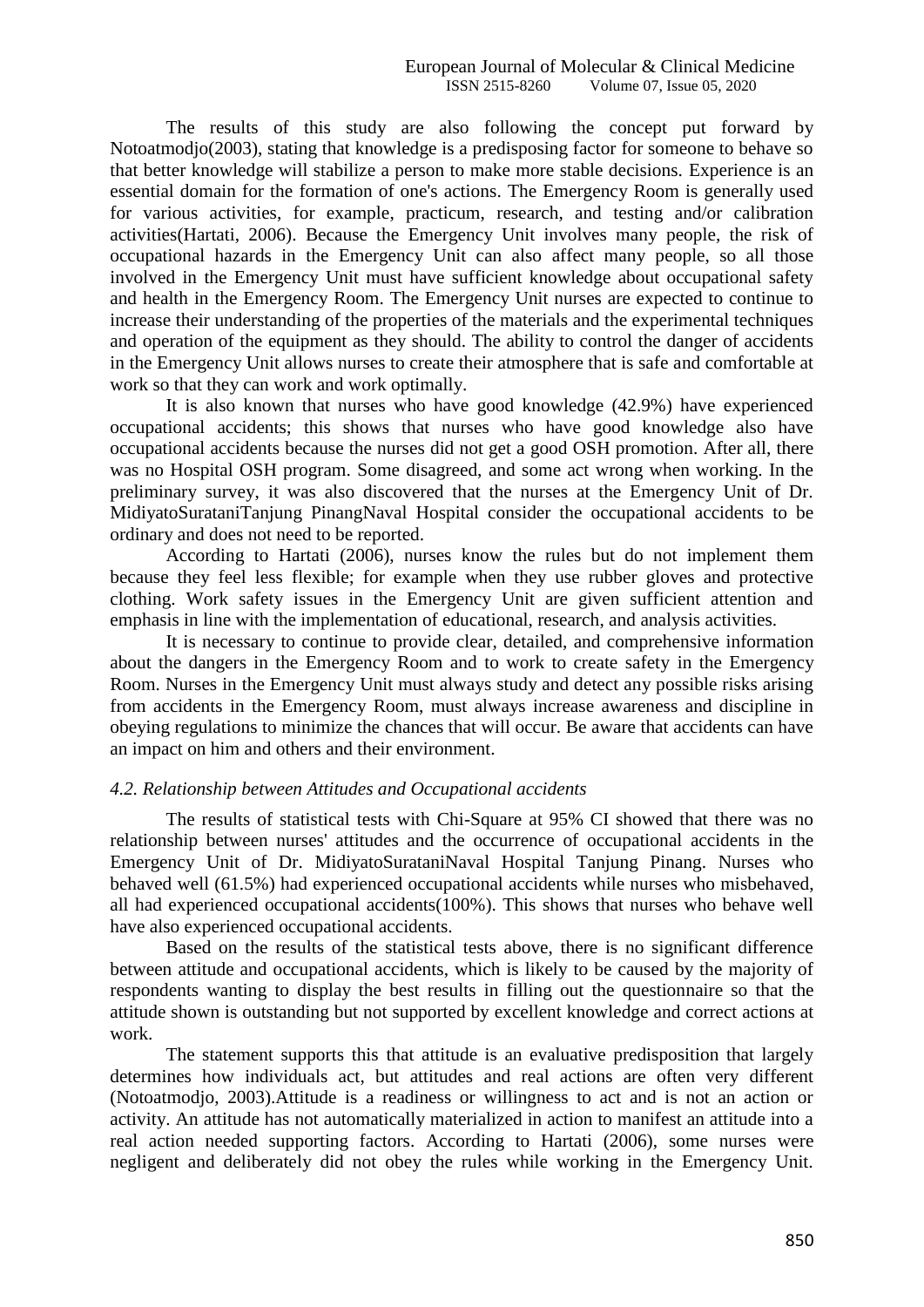Nurses are often reluctant to use PPE. Besides, nurses are unwillingto learn everything related to equipment, material properties, and other matters relating to safety in the Emergency Unit before working. This will be very dangerous and poses a significant risk to security in the Emergency Unit.

Sarwono (1993) states that attitude is a tendency to respond (positively or negatively) to certain people, objects, or situations. A positive or negative attitude depends on the positive or negative aspects of the knowledge component. The more positive aspects of the knowledge component, the more critical the part are, the more positive the attitude is formed conversely, the more negative aspects of the knowledge component, the more negative the attitude.

According to Annanto (1993), the process of forming attitudes takes place through the process of social learning. It is the process of building a positive attitude because of the social interaction experienced by individuals. According to Notoatmodjo (2003), a person's knowledge will determine attitudes that are manifested in real actions but not always so it can even happen otherwise, negative behavior but positive attitudes and knowledge because situations, experiences, and values also influence attitudes. The formation of attitudes is also influenced by personal experience, culture, other people who are considered essential, the mass media, individual institutions or institutions, and emotional factors in the individual concerned.

## *4.3. Relationship between Actions and Occupational accidents*

The results of statistical tests with Chi-Square at 95% CI showed that there was a relationship between nurses' actions and the occurrence of occupational accidents in the Emergency Unit of Dr. MidiyatoSurataniNaval Hospital Tanjung Pinang, nurses who had acted wrongly by 91.7% had experienced occupational accidents. In comparison, nurses who served properly by 66.7% had never had anoccupational accident. This shows that nurses who acted wrongly while working in the Emergency Unit had more occupational accidents than those who served adequately. This is because there are still nurses who work not following established procedures, lifting patients or loads ignore ergonomic rules, do not use hand gloves when injecting or taking blood/fluid samples, and syringes that have been used are not discharged in places that have been provided.

Liza Salawati's research (2009) states that 23 nurses at the Emergency Unit Dr. MidiyatoSurataniNaval Hospital Tanjung Pinang, who did not use PPE when working at 55.6%, had anoccupational accident. According to Hartati (2006), nurses know the rules but do not implement them because they feel less flexible; for example when using rubber gloves and protective clothing.

It is also known that nurses who acted appropriately by 33.3% had experienced occupational accidents; this shows that nurses who responded suitably also experienced occupational accidents because the Hospital OSH program had not been formed so that knowledge about Hospital OSH was very lacking. The attitude disagreed with the Hospital OSH program.

The results of this study are per the Occupational Health Center, which states that occupational accidents among health and non-health workers show a tendency to increase in prevalence as a cause of frequent occupational accidents due to lack of nurse awareness and inadequate quality and skills of nurses (PusatKesehatanKerja, KeselamatanKerja di Saranaesehatan, 2007)). It is not possible to eliminate occupational accidents just by reducing unsafe conditions because the perpetrators of occupational accidents are human. Experts have not been able to find a truly effective way to eradicate risky employee actions (Tresnaningsih, 2007).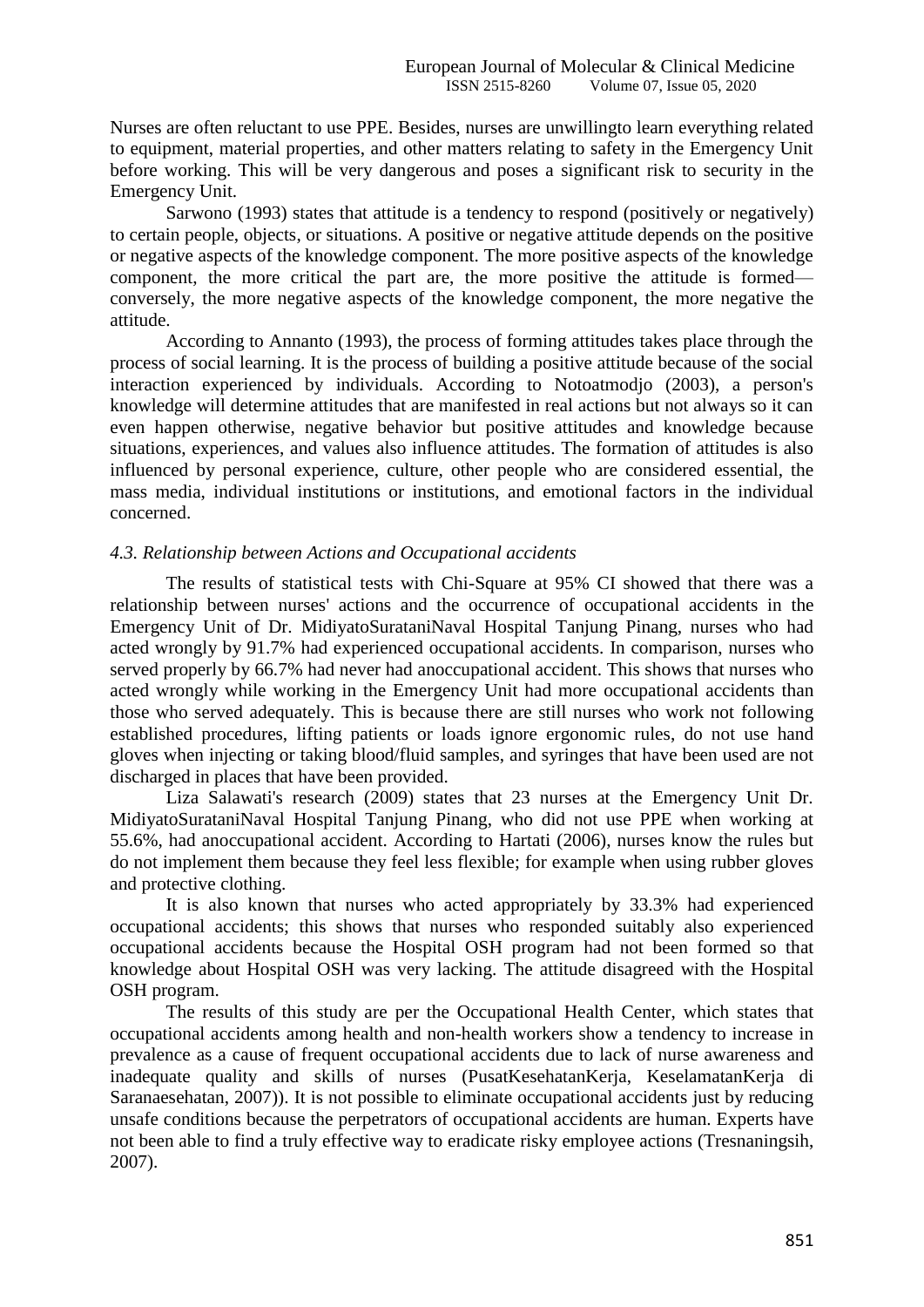## **5. Conclusion**

Occupational accidents for nurses in the Emergency Unit are by 72.8%, the knowledge of occupational accidents in nurses in the Emergency Unit is lacking (61.1%), the attitudes about occupational accidents in nurses in the Emergency Unit are good (72.2%) and the actions regarding the prevention of occupational accidents in nurses in the Emergency Unit are wrong (66.7%). There is a relationship between knowledge and the occurrence of occupational accidents in nurses in the Emergency Unit of Dr. Midiyato.SNaval Hospital Tanjung Pinang. There is no relationship between attitude and the presence of occupational accidents in nurses in the Emergency Unit of Dr. Midiyato.SNaval Hospital Tanjung Pinang. There is a relationship between actions with the occurrence of occupational accidents on nurses in the Emergency Unit of Dr. Midiyato.SNaval Hospital Tanjung Pinang.

## **Acknowledgment**

We would like to say thank you so much to all of the respondents that cooperative to join in the research and Head of Dr. MidiyatoSurataniNaval Hospital Tanjung Pinang that support the research very well.

## **References**

- [1] Annanto,Ghufron, A.,Tjokrosanto, S, *Government Official Knowledge and Attitude on Handling of AIDS in Yogyakarta,* The Journal of Indonesian Epidemiologi,1993; 2: 31- 48.
- [2] Arikunto, S. ProsedurPenelitianSuatuPendekatanPraktek, edisirevisi v: Jakarta RinekaCipta; 2006.
- [3] KesehatandanKeselamatanKerjaRumahSakit,Jakarta; 2002
- [4] Hartati, KeselamatanKerja, PencegahandanPenanggulanganKecelakaan di Laboratorium, FMIPA, Unair, Surabaya;2006
- [5] Liza Salawati. HubunganPerilaku, ManajemenKeselamatandanKesehatanKerjaDenganTerjadinyaKecelakaan di Unit GawatDarurat **RSUZA** Banda Aceh, BagianIlmuKesehatanMasyarakat/IlmuKedokteranKomunitasFakultasKedokteran, UniversitasSyiah Kuala Darussalam, Banda Aceh;2009
- [6] Matondang, A.R; Nazlina; Wahyuni, D.; Lubis, H.S, ModulManajemenKeselamatandanKesehatanKerja, Program StudiIlmuKesehatanMasyarakatKekhususanKesehatanKerja, SekolahPascasarjana Universitas;2007
- [7] Notoadmodjo.S. PengantarPendidikanKesehatandanIlmuPerilakuKesehatan: Andi Offset, Yogyakarta;1993
- [8] PMK Perdhaki. ManajemenKeselamatandanKesehatanKerja (K3RS) di Laboratorium,Radiologi, danFarmasi, Jakarta;2000
- [9] Pulungsih, S.P.; Murniati, D.; Soeroso, S., Kewaspadaan Universal di RumahSakitdenganPerhatianKhususpadaKeselamatanKerjaPetugasKesehatan, Medicinal JurnalKedokteran, Volume 4 No. 2; 2005
- [10] PusatKesehatanKerja. KeselamatanKerja di Sarana Kesehatan,Jakarta;2003
- [11] Riyadi, S. KonsepPenyebabIncident,BinaKesehatanKerja, Jakarta; 2007
- [12] Sarwono, S. SosiologiKesehatanKonsepBesertaAplikasinya,GadjahMada University Press, Yogyakarta; 1993
- [13] Suma`mur, P.K. Higene Perusahaan danKesehatanKerja: PT. TokoGunungAgung, Jakarta; 1996
- [14] Tresnaningsih, E., KesehatandanKeselamatanKerjaLaboratoriumKesehatan,